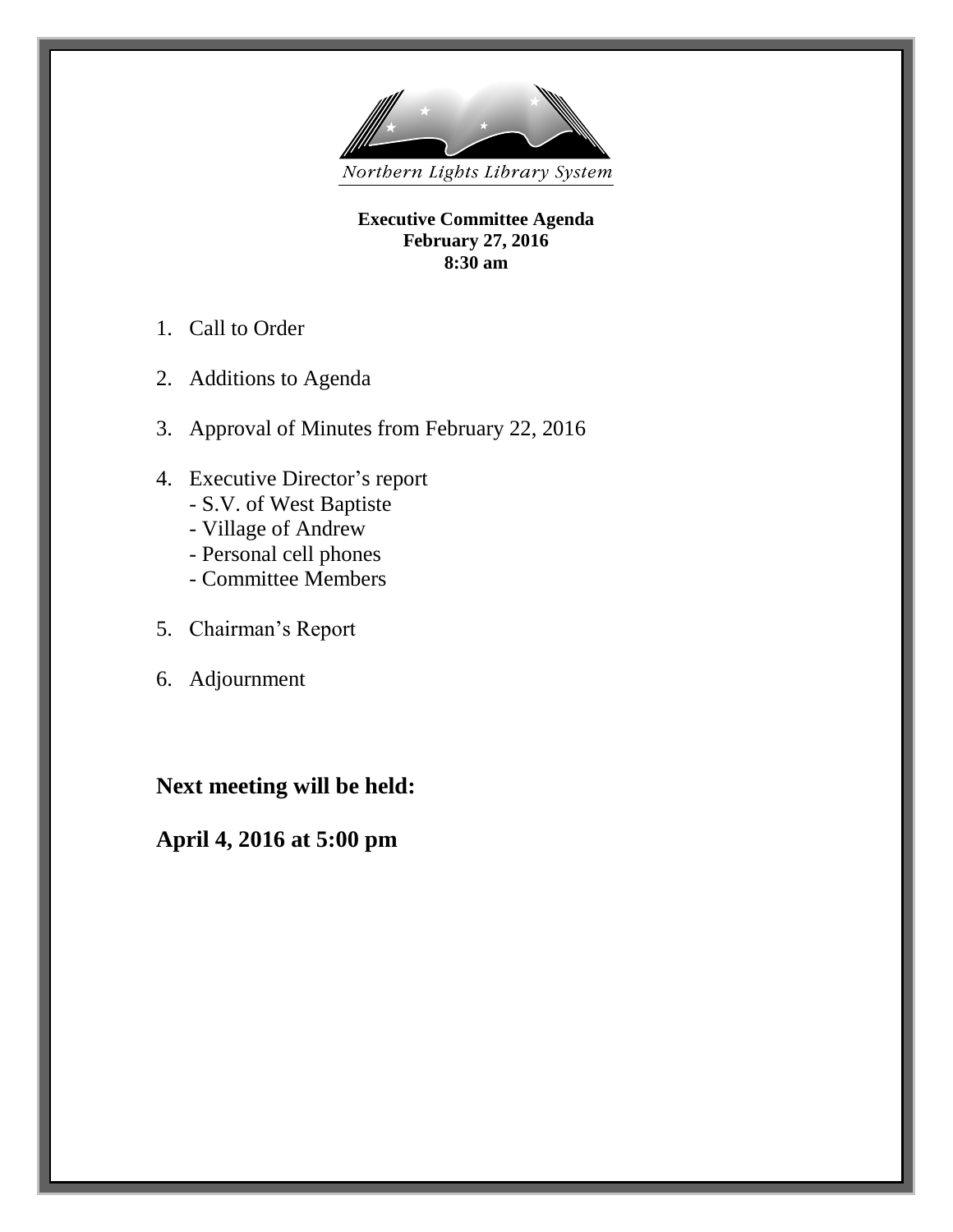### **Executive Committee Meeting February 27, 2016 Meeting Minutes**

Present: Arnold Hanson, Vicky Lefebvre, Laurent Amyotte, Stephen Dafoe, Wayne Bokenfohr, Jim Cheverie, Steven Schafer, Dianne Ross, Pat Gordeyko

Guest: Maureen Penn

#### Staff: Julie Walker, Colette Poitras, Kelly McGrath, Terri Hutz, Tracy Jamieson

- 1. Meeting called to order at 8:39 am
- 2. Additions to Agenda 3a. Insurance for Board members, 3b. Management letter from Barb McCarthy - **Motion to approve the agenda as amended – Jim Cheverie – carried.**
- 3. Minutes of February 22 **Motion to approve the minutes of February 22, 2016 as presented – Stephen Dafoe – carried.**

3a. Insurance for Board members - some municipalities don't cover the Executive members for accident/life insurance when coming to Executive meetings. Each member will look into their coverage and bring it back to the next meeting for discussion.

3b. Management letter from Barb McCarthy - **Motion to accept management letter recommendations to initial all minute pages - Vicky Lefebvre - carried. Motion to direct administration to look into the RRSP concern as indicated in the management letter - Vicky Lefebvre - carried.**

4. Executive Director's Report

- Summer Village of West Baptiste has signed on.

- Village of Lamont joined at the beginning of 2015
	- They felt they didn't get the service for March and April.

- Arnold and Julie went to see them February 1 - offers were made to assist them with their collection and the Library Board said they didn't require any assistance.

- To appease them we've credited back their levy to the Library Board.

- Town of Lamont doesn't want to pay the levy for this year, since the Library Board didn't have to pay their levy.

- Arnold and Julie will need to have a meeting with the Town of Lamont and the Library Board - Village of Andrew - has signed on, they need to send in paperwork to the Minister. Village of Andrew has chosen a representative for the Board (Brent Matiaszow); he will be at the Board Meeting on Saturday.

- Personal Cell Phones

- NLLS driver is using personal cell phone.
- It was suggested that driver and consultants should have company cell phones.

- Discussions of NLLS paying a portion of the personal cell phones was explained that it

becomes a taxable income to the employee.

- Terri will look into the price of getting new cell phones (the current ones we have are flip phones).